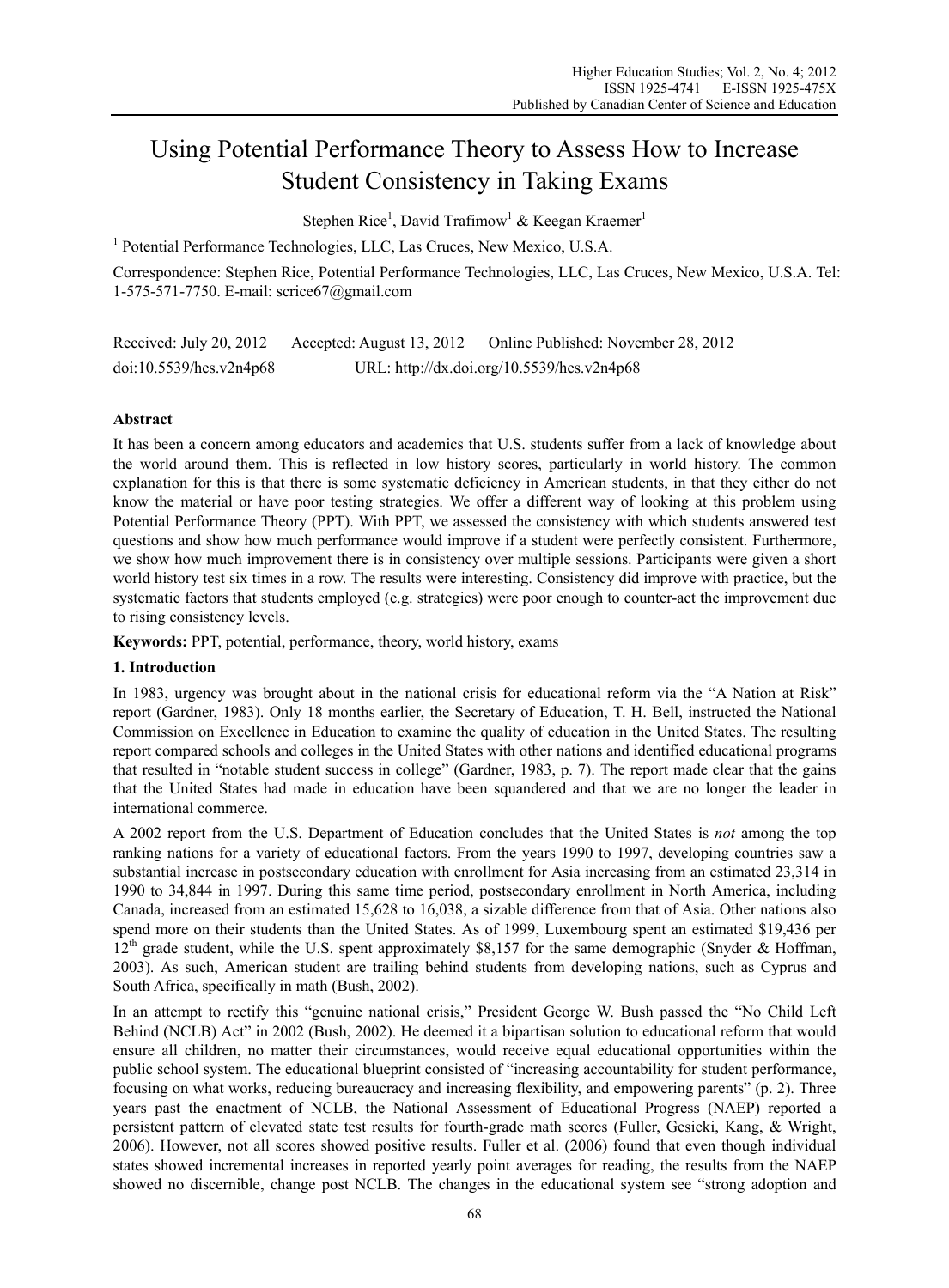implementation but not strong institutionalization" (Fullan, 2000, p. 1). This leads to a need for continuity within the educational system.

Students at all levels of education experience anxiety and suboptimal test-taking abilities due to factors such as poor time management skills, fatigue, or lack of topic familiarity (Swearingen, 1998). Brown (1999) suggests that parents and school counselors alike take action to intervene to improve overall student achievement and school climate through avenues such as time management training, study skills groups, and achievement motivation. Such interventions may mitigate limitations in academic performance. Studies indicate several cognitive and psychological factors jeopardize students' overall test-taking performance, including anxiety, attitudes towards the test subject matter and general test-taking, as well as test-taking strategies (Dodeen, 2008). A lack of institutionalization of changes in the educational system leaves educators little time for implementing performance improvement for test-taking abilities for all individuals, but rather focuses attention on those with definitive issues (Kubistant, 2001).

Test-taking strategies have demonstrated strong relationships among academic scores and "can improve overall validity of test scores" (Dodeen, 2008, p. 411). Kubistant (2001) outlined four general areas that researchers may look to in order to improve test-taking performance: a) knowledge of tests, b) experience, c) mental and emotional preparation, and d) allowing, flowing and doing. The latter refers to doing rather than passive planning of the action. Furthermore, students should be aware that preparation takes place before, during, and after the test, as well as ensuring time management of learned strategies. Time management and self-testing are also strong indicators of academic performance (West &Sadoski, 2011). Students that utilize test-taking strategies have shown increased positive attitudes regarding testing, lower levels of anxiety, and achieve better test scores (Vattanapath&Jaiprayoon, 1999).

Increasing test performance through test-taking strategies is not a dilemma with a one-size-fits-all solution. It has become apparent that the United States needs to step up when it comes to educating its students, both traditional and non-traditional. Strategies need to match appropriately the student's ability level and preparation style in order to improve testing accuracy and validity, reduce testing anxiety, and improve student's overall attitudes towards test-taking (Dodeen, 2008). Educators may also encourage high academic achievement through promotion of skills related to organizing the synthesizing testing materials (Weinstein & Gipple, 1974). Larsen, Butler, and Roedigger (2008) further suggested that reviewing test material in a formative manner enhances the acquisition and retention of knowledge. In testing situations where students are asked to produce answers, such as short answers, monitored comprehension and self-testing techniques also improve academic performance (West &Sadoski, 2011).

## *1.1 Consistency in Performance*

When assessing student performance, educators fail to appreciate that performance is influenced not only by systematic factors (e.g., strategy, knowledge, motivation, and so on) but also by consistency. Although the importance of consistency has been known at least since Spearman's (1904) seminal work, more than a century later, educators nevertheless seldom consider it. Put simply, consistency refers to a person's tendency to make similar responses on similar items. It is a simple fact of mathematical regression that a lack of consistency pushes scores towards the chance level; less consistency, keeping all other factors constant, implies a decrease in performance so long as the base level of performance exceeds the chance level. An easy way to see this is to assume that answers to some of the items are decided by a coin toss, regardless of the person's level of knowledge, motivation, and so on. As the number of answers decided by coin tosses increases, overall performance will be increasingly closer to the chance level.

Becausethe class of systematic factors and consistency both matter, it implies a possible effect that may, at first, seem counterintuitive. But let us commence with what is intuitive. Suppose a person is exposed to items measuring mathematics knowledge multiple times. In addition, suppose that such exposure increases the person's ability to respond to items in a particular domain. In that case, the person's performance should increase. In addition, the person may learn to recognize that similar items should be performed in similar ways, thereby increasing performance consistency. An increase in the favorability of systematic factors or an increase in consistency both should push performance higher.

But the foregoing scenario is not the only one possible. Suppose that repeated exposure increases consistency but actually decreases the favorability of systematic factors. For example, suppose that repeated exposure causes people to be increasingly biased. Participants' performances might decrease due to the increase in bias, but might be positively influenced due to using the biases in a more consistent way. In more general terms, the decrease in the favorability of systematic factors (e.g., bias) might be counterbalanced by an increase in consistency, thereby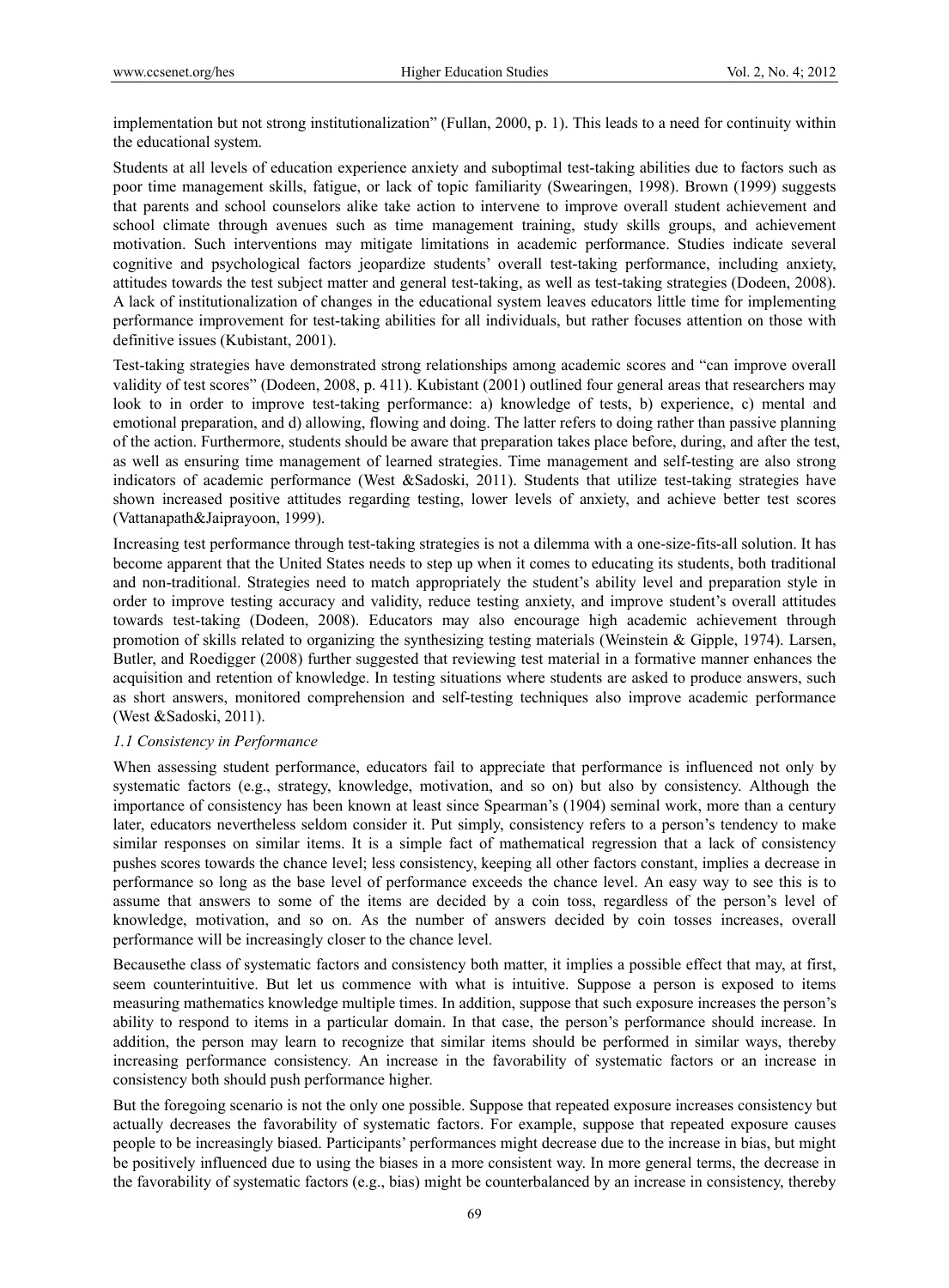resulting in little change in the level of performance that an educator actually would observe. The natural conclusion would be that repeated exposure causes no changes whereas the truth of the matter would be that it cause two changes, but in opposite directions. Normally, there would be no way to test this possibility of counterbalancing effects, but a recent advance by Trafimow and Rice (2008; 2009), termed *potential performance theory* (PPT), provides a theory-based way to do so. This theory has been supported by multiple empirical studies in recent years (Hunt, Rice, Trafimow & Sandry (in press); Rice, Geels, Hackett, Trafimow, McCarley, Schwark, & Hunt, 2012; Rice, Geels, Trafimow & Hackett, 2011; Rice & Trafimow, in press; Rice, Trafimow & Hunt, 2010; Rice, Trafimow, Keller, Hunt & Geels, 2011; Trafimow, Hunt, Rice & Geels, 2011; Trafimow, MacDonald & Rice, in press; Trafimow & Rice, 2008; 2009; 2011).

#### *1.2 Potential Performance Theory*

As we already have seen, observed performance is influenced by the favorability of systematic factors, which PPT terms*potential performance* or *potential scores*, and by consistency. In one kind of PPT paradigm (e.g., Hunt, Rice, Geels & Trafimow, 2010; Trafimow & Rice, 2009), participants complete two or more sessions, with two blocks of similar trials within each session. The reason for having two blocks of trials within each session is to enable the researchers to compute a correlation coefficient, for each participant, across the two blocks of trials; i.e., a *consistency coefficient* that measures the person's consistency across the two blocks of trials. Thus, across sessions, it is possible to determine whether each person's consistency increases, decreases, or does not change.

Based on the combination of observed performance and consistency, it is possible to compute each person's potential score. A person's potential score represents the totality of systematic factors that influence that person's performance, in the absence of any inconsistency whatsoever. Put another way, a person's potential score indicates how that person would perform if he or she were perfectly consistent. Assuming that a person's base level of performance is better than chance, increasing consistency increases performance, and so potential scores tend to exceed observed scores.

PPT computations are not difficult to make. Assuming multiple two-block sessions of dichotomous items, each person can make one choice or the other on each item, and the correct answer can be one choice or the other. Thus, there are frequencies, for each person, of four possibilities that arbitrarily can be labeled *a*, *b*, *c*, and *d*. These frequencies can generate row and column frequencies, $r_1$ ,  $r_2$ ,  $c_1$ , and  $c_2$ . Given that all of these have been obtained, it is easy to convert the two-by-two matrix into a correlation coefficient, as Equation 1 below demonstrates.

$$
r = \frac{|ad - bc|}{\sqrt{r_1 r_2 c_1 c_2}}\tag{1}
$$

In addition, by using a version of Spearman's famous formula, it is possible to correct the correlation coefficient obtained in Equation 1 for the effects of inconsistency, using Equation 2 below. In Equation 2, *R* denotes the corrected or potential correlation coefficient and  $r_{XX}$  denotes the consistency coefficient across the two blocks of trials.

$$
R = \frac{r}{\sqrt{r_{XX'}}}
$$
 (2)

Using the result from Equation 2, Equations 3-6 provide the cell frequencies that would be obtained in the absence of randomness. Because Equations 3-6 are concerned with potential scores, we use upper case letters throughout. Thus,  $A$ ,  $B$ ,  $C$ , and  $D$  refer to the potential cell frequencies corresponding to  $a$ ,  $b$ ,  $c$ , and  $d$ , respectively. Also, similar to a Fisher's Exact Test or a Chi-Square test, we assume fixed margin frequencies, designated by  $R_1$ ,  $R_2$ ,  $C_1$ , and  $C_2$ .

$$
A = \frac{R\sqrt{R_1R_2C_1C_2} + C_1R_1}{(R_1 + R_2)}
$$
(3)

$$
B = R_1 - A \tag{4}
$$

$$
C = C_1 - A \tag{5}
$$

$$
D = R_2 - C \tag{6}
$$

Based on the potential cell frequencies, Equation 7 renders the *potential performance* or *potential score*.

potential performance = potential score = 
$$
\frac{A+D}{A+B+C+D}
$$
 (7)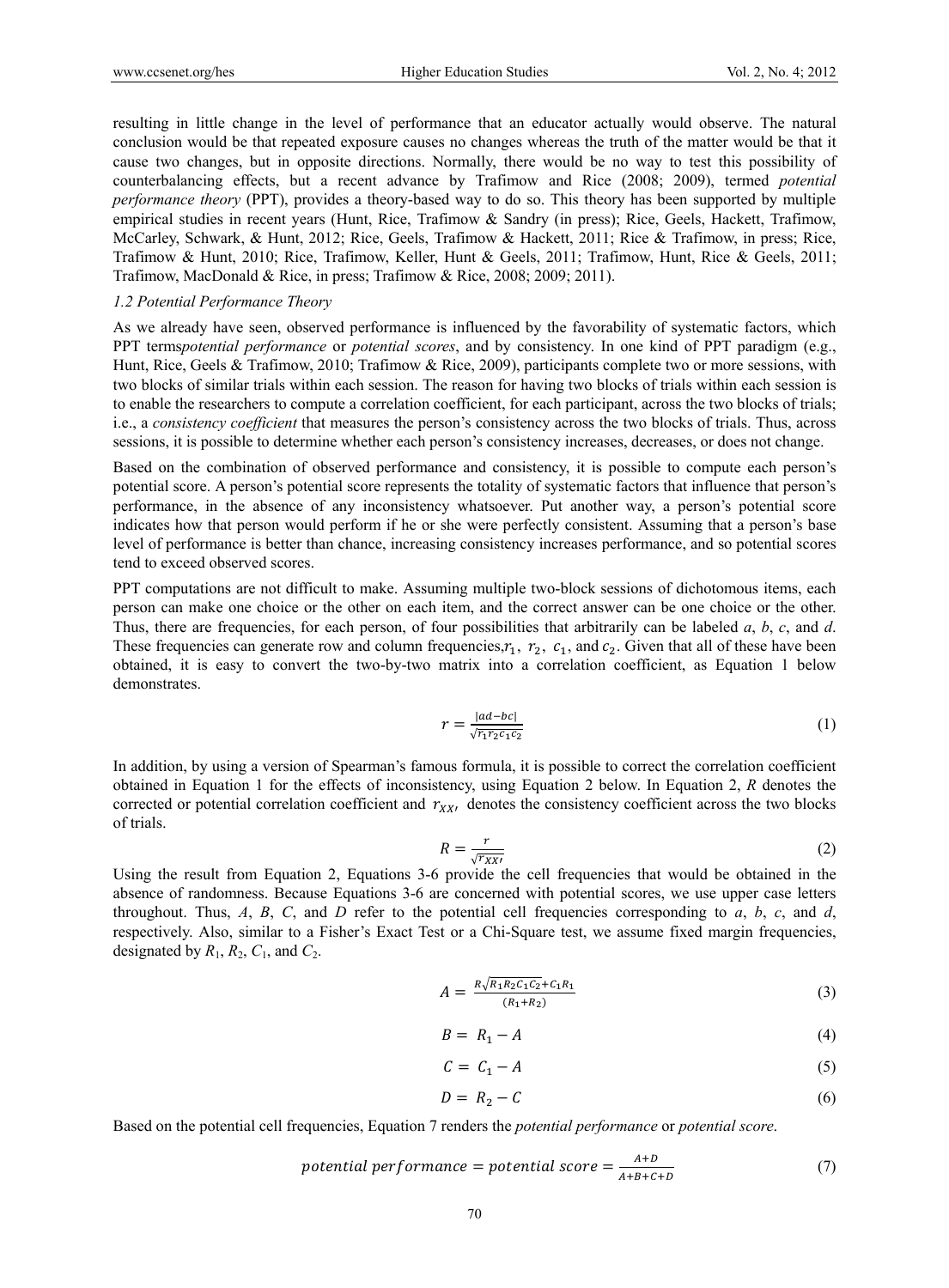# *1.3 Current Study*

Let us now return to the issue at hand. Suppose a person is exposed to 3 two-block sessions of dichotomous world history items. We used world history items because we expected people to become more biased in their responses. We hypothesized that the greater bias with more exposure would have counterbalancing effects on potential performance and consistency, thereby leading to very little in the way of change in observed performance. That is, although we expected observed performance to not change much across sessions, we also expected potential performance to decrease but consistency to increase.

# **2. Experiment**

## *2.1 Participants*

Twenty-six participants were recruited from a large southwestern university. The mean age was 21.65 (*SD*=2.54). All participants had successfully completed high school.

## *2.2 Materials*

Participants were asked to answer 30 true-false world history statements that spanned several thousand years and various countries. These statements can be found in Appendix A. Half of the statements were true and half were false.

## *2.3 Procedure*

Participants first gave written consent and then proceeded with the experiment. The statements were presented online and participants were given as much time as they needed to answer each one. Importantly, in order to conduct PPT analyses on the results, participants were given 6 blocks of the identical statements. The first two blocks represented Session 1, the second two blocks represented Session 2, and the final two blocks represented Session 3. In each block, all of the statements were randomized in order of presentation. Participants were given short breaks in between each block. The experiment took an average of approximately 20 minutes to complete. Upon completion, participants were debriefed and dismissed.

# *2.4 Design*

A within-participants design was employed by which all participants answered all 6 blocks of questions.

## **3. Results**

PPT analyses were conducted on each of the 3 sessions to determine the observed scores, the potential scores, and the consistency coefficients for each participant. Figure 1 presents these data. The differences in observed scores across sessions was not significant,  $F(2, 50)=1.40$ ,  $p=0.17$ . This appeared to be due to the fact that while the difference between the consistency coefficients was significant,  $F(2, 50)=8.25$ ,  $p=0.001$ , the potential scores fell enough to counter the improvement in consistency scores.

The consistency scores improved significantly from Session 1 to Session 2, *t*(25)=3.10, *p*=0.004, two-tailed, and from Session 1 to Session 3, *t*(25)=3.25, *p*=0.003, two-tailed, but the difference between Session 2 and Session 3 was not significant,  $t(25)=1.28$ ,  $p=0.21$ , two-tailed, although it was in the same direction as the Session 1 to Session 2 change.

## **4. Discussion**

In the introduction, we suggested that educators appreciate, insufficiently, the importance of consistency in affecting observed performance. Consequently, educators also fail to realize that potential performance and consistency interact to determine observed performance. The fact of this interaction implies the interesting possibility that potential performance and consistency can go in opposite directions, with repeated item exposure, to render no effect on observed performance. Normally, it would be impossible to distinguish two types of lack of change in observed performance from each other—lack of change due no changes whatsoever versus lack of change due to two underlying changes in opposite directions. However, PPT renders it possible to distinguish these two possibilities. Our goal was to demonstrate the latter, and more interesting, possibility. In fact, that is what we have done. Potential performance decreased, consistency increased, and these two changes balanced each other so that there was insignificant change in observed performance across sessions of exposure.

To our knowledge, this is the first demonstration of counterbalancing changes in potential performance and consistency rendering insignificant change in observed performance in the education domain. To be sure, Trafimow and Rice (2009) demonstrated a similar effect, but their effect was limited in two ways, at least from the present point of view. The most important limitation is that although they obtained the effect for particular individuals, they did not obtain it across a set of participants. An additional limitation is that they used a visual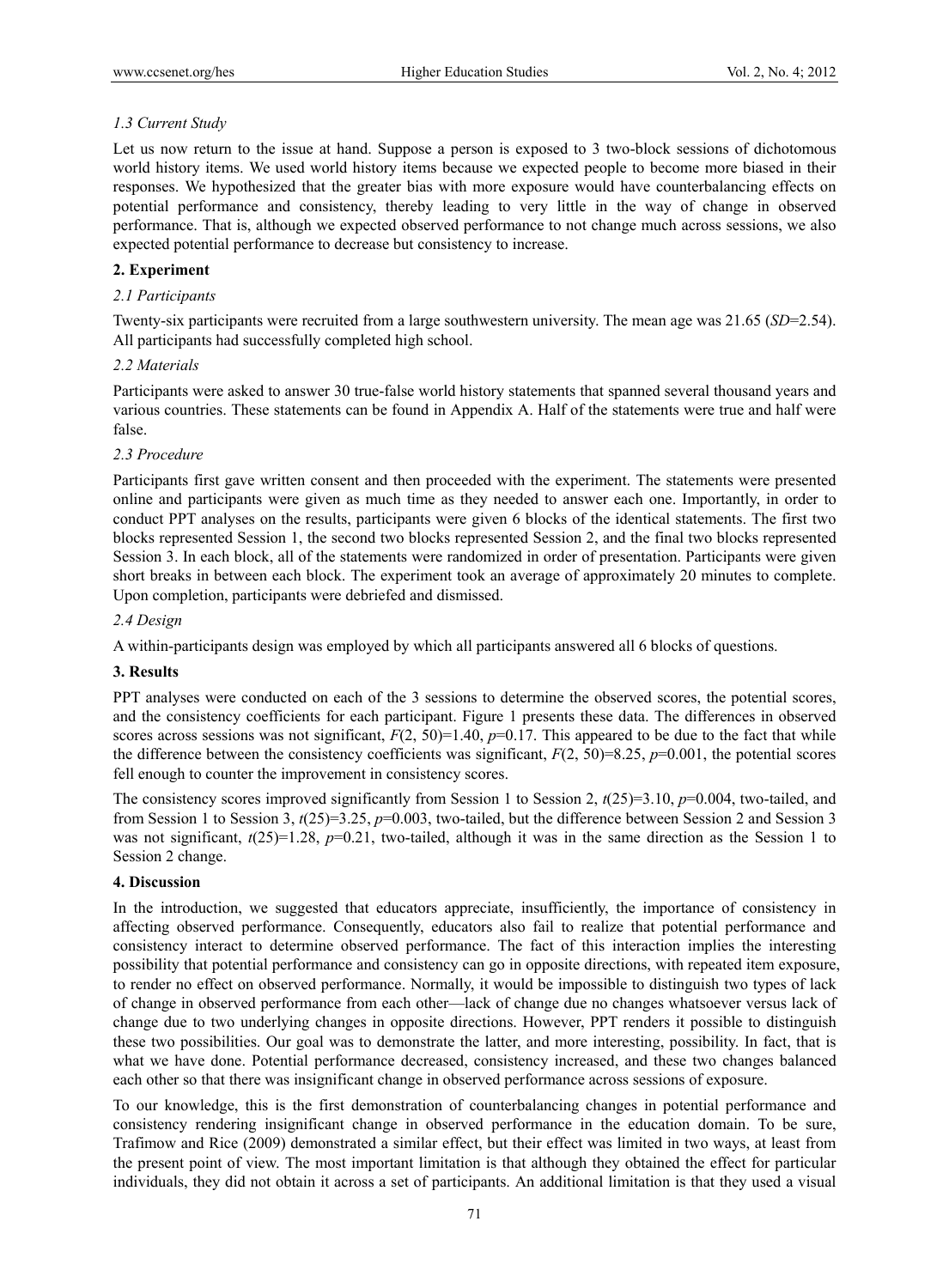search task with limited educational relevance.

#### *4.1 Practical Applications*

The practical applications of this data are important to note. With PPT, teachers and parents are able to assess why their students and children, respectively, are not doing as well as they would like. It could be that the students are scoring poorly on exams for systematic reasons (e.g. lack of knowledge, poor test-taking skills, etc.), or it could be a case of performing inconsistently, or both. PPT allows educators to parse the two factors (non-random and random) and determine for each individual student, where the practice/training should be focused. If the student shows poor consistency in test-taking, then the current data show that it could be as simple as increasing the hours of practice in that subject for the student to improve in consistency, and thus improve overall performance as well.

#### *4.2 Limitations*

As with all studies, this experiment has limitations that should be discussed. First, the sample size was not very large. With a larger sample size, it would not only give researchers more power in determining differences between groups, but also more generalizability. Second, the students were all from the southwest United States, which also limits generalizability. More research should follow in order to replicate these findings with other sample groups in order to increase generalizability. Third, we only used world history questions. It may be the case that other types of tests would reveal different results.

#### *4.3 Conclusion*

The purpose of this study was to examine how to improve students' test-taking consistency via multiple sessions (i.e. practice). Students took a history test six times over three sessions so we could obtain consistency and potential scores. While their consistency improved significantly over multiple sessions, their observed scores did not change significantly because of the counter-acting effect of falling potential scores. The present research constitutes the first demonstration that consistency and potential scores can counter-act each other at the group level.



Figure 1. Data from the experiment (SE bars are included)

## **References**

- Brown, D. (1999). *Improving Academic Achievement: What School Counselors Can Do. ERIC Digest*. Retrieved from ERIC database. (ED435895)
- U. S. Department of Education. (2002). *No child left behind*. Retrieved from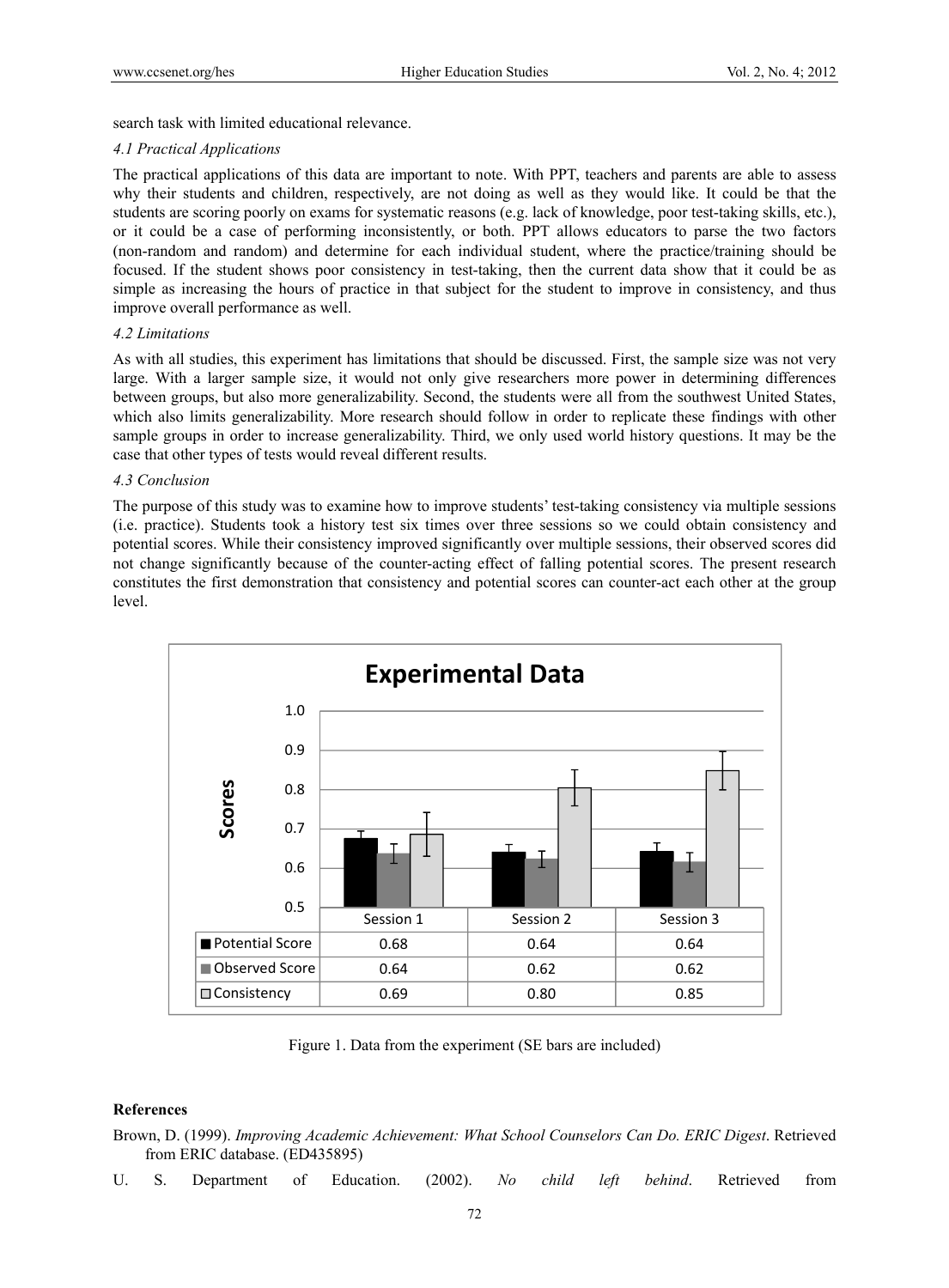http://12.20.128.93/docs/nche/000005/00000528.pdf

- Dodeen, H. (2008). Assessing test-taking strategies of university students: Developing a scale and estimating its psychometric indices. *Assessment & Evaluation In Higher Education*, *33*(4), 409-419. http://dx.doi.org/10.1080/02602930701562874
- Fullan, M. (2000). The three stories of education reform. *Phi Delta Kappan*, *81*, 581-584. Bloomington, Indiana: Phi Delta Kappa International. Retrieved from http://mathacts.mspnet.org/index.cfm/9540/
- Fuller, B., Gesicki, K., Kang, E., & Wright, J. (2006). *Is the no child left behind act working? The reality of how states track achievement*. (Working paper, University of California). Retrieved from http://eric.ed.gov/PDFS/ED492024.pdf
- Hunt, G., Rice, S., Geels, K., & Trafimow, D. (2010). Analyzing sub-optimal human-automation performance across multiple sessions. *Proceedings of the 54th Annual Meeting of the Human Factors and Ergonomics Society*, Santa Monica, CA.
- Hunt, G., Rice, S., Trafimow, D., & Sandry, J. (in press). Using Potential Performance Theory to analyze systematic and random factors in enumeration tasks. *American Journal of Psychology*.
- Kubistant, T. (1981). Test performance: The neglected skill. *Education*, *102*(1), 53.
- Larsen, D. P., Butler, A. C., & Roedigger, H. L., III. (2008). Test-enhanced learning in medical education. *Medical Education*, *42*, 959–66. http://dx.doi.org/10.1111/j.1365-2923.2008.03124.x
- National Commission on Excellence in Education. (1983). *A Nation at Risk: The Imperative For Educational Reform*. Government Printing Office, Washington, DC.
- Rice, S., & Trafimow, D. (in press). Time pressure heuristics can improve performance due to increased consistency: A PPT methodology. *Journal of General Psychology*.
- Rice, S., Geels, K., Hackett, H., Trafimow, D., McCarley, J. S., Schwark, J., & Hunt, G. (2012). The harder the task, the more inconsistent the performance: A PPT analysis on task difficulty. *Journal of General Psychology, 139*(1), 1-18. http://dx.doi.org/10.1080/00221309.2011.619223
- Rice, S., Geels, K., Trafimow, D., & Hackett, H. (2011). Our students suffer from both lack of knowledge and consistency: A PPT analysis of test-taking. *US-China Education Review*, *1*(6), 845-855.
- Rice, S., Trafimow, D., & Hunt, G. (2010). Using PPT to analyze sub-optimal human-automation performance. *Journal of General Psychology*, *137*(3), 310 - 329. http://dx.doi.org/10.1080/00221301003645236
- Rice, S., Trafimow, D., Keller, D., Hunt, G., & Geels, K. (2011). Using PPT to correct for inconsistency in a speeded task. *Journal of General Psychology*, *138*(1), 12-34. http://dx.doi.org/10.1080/00221309.2010.531791
- Swearingen, D. L. (1998). Person-fit and its relationship with other measures of response set. Paper presented at the *Annual Meeting of the American Educational Research Association.* San Diego, CA.
- Trafimow, D., & Rice, S. (2008). Potential Performance Theory: A general theory of task performance applied to morality. *Psychological Review*, *115*(2), 447-462. http://dx.doi.org/10.1037/0033-295X.115.2.447
- Trafimow, D., & Rice, S. (2009). Potential Performance Theory (PPT): Describing a methodology for analyzing task performance. *Behavior Research Methods*, *41*(2), 359-371. http://dx.doi.org/10.3758/BRM.41.2.359
- Trafimow, D., & Rice, S. (2011). Using a sharp instrument to parse apart strategy and consistency: An evaluation of PPT and its assumptions. *Journal of General Psychology*, *138*(3), 169-184. http://dx.doi.org/10.1080/00221309.2011.574173
- Trafimow, D., Hunt, G., Rice, S., & Geels, K. (2011). Using potential performance theory to test five hypotheses aboutmeta-attribution. *Journal of General Psychology*, *138*(2), 1-13. http://dx.doi.org/10.1080/00221309.2010.540591
- Trafimow, D., MacDonald, J., & Rice, S. (in press). Using PPT to account for randomness in perception. *Attention, Perception and Psychophysics*.
- U. S. Department of Education, National Center for Education Statistics. (2003). *Digest of education statistics 2002* (NCES 2003–060). Retrieved from http://nces.ed.gov/pubs2003/2003060.pdf
- Vattanapath, R., & Jaiprayoon, K. (1999). An assessment of the effectiveness of teaching test-taking strategies for multiple-choice English reading comprehension test. *Occasional Papers*, *8*, 57–71.